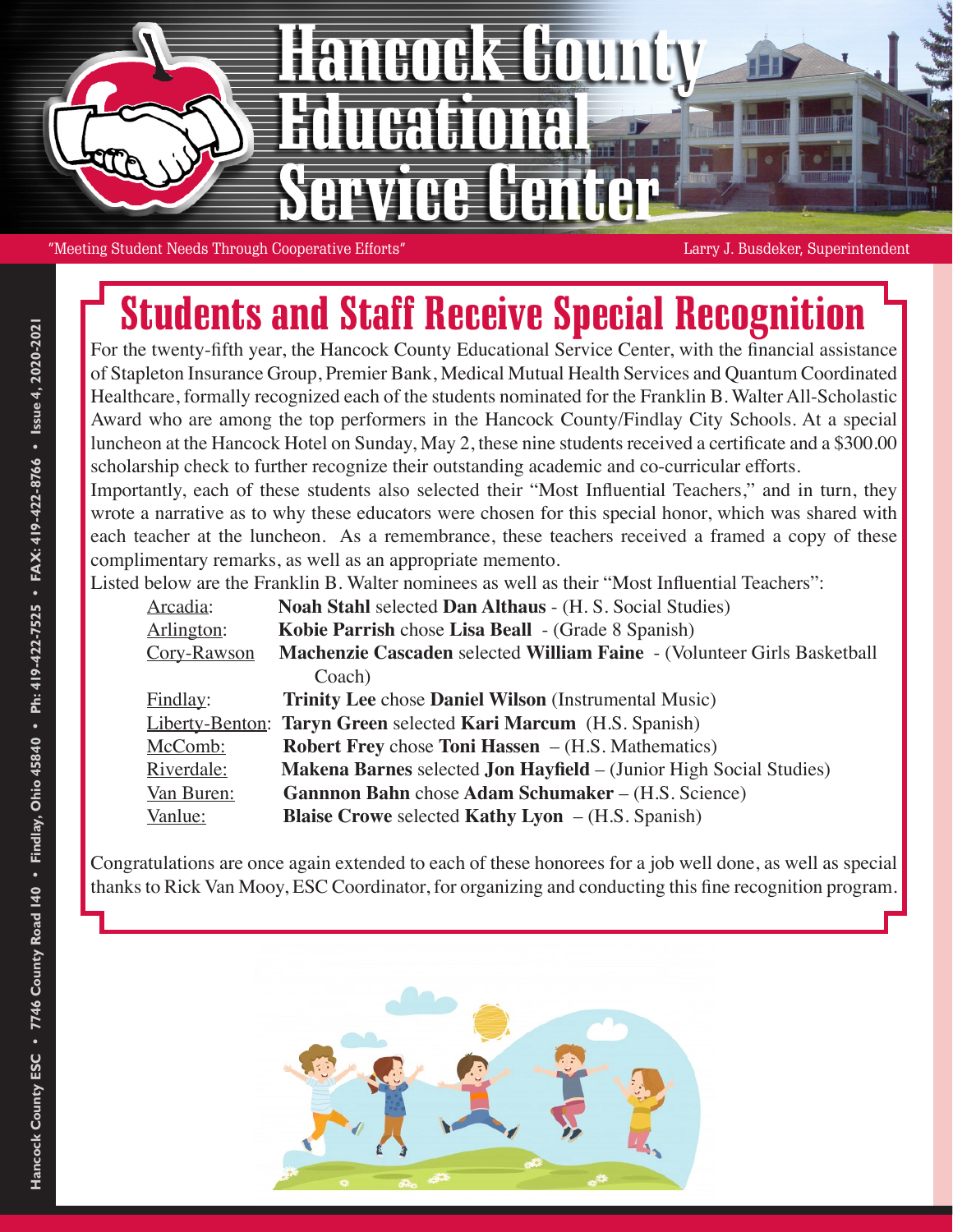### Hancock County Educational Service Center

## 2020/2021 Another Productive Year for the Hancock County ESC

As the current challenging school year comes to a close, it is an appropriate time to review the progress the ESC has made towards accomplishing its "Top Six Objectives" for 2020-2021.

1. To continue to enhance the numerous **services** that are provided to **special needs** students and their parents in the eight local school systems.

- *Employed a fulltime building substitute teacher for the HCESC classrooms to effectively and consistently address staff absenteeism.*
- *Renewed the* **\$25,000** *Parent Mentor grant from ODE and received a* **\$2,000** *Parent Mentor Resource Grant.*
- *Implemented appropriate protocols to assure the safety of special needs students and staff due to the pandemic.*
- *Hosted "What We Can Do For Our Dyslexic Students" professional development by Louise Coulter.*
- *Received a* **\$2,500** *grant from The Community Foundation for a summer camp for special needs students.*
- *Awarded a 5-Star rating for the 3-year renewal of Step Up to Quality at the Arcadia preschool.*
- *Held a virtual resource fair for parents and educators by the Parent Mentor.*
- *Received* **\$51,975** *in funding for the preschool programs through the Ohio Child Care Resource and Referral Association Pandemic Support Payment program.*
- 2. To provide relevant **general education services**, with an emphasis on professional development, curriculum revision, and technical assistance.
	- *Continued to provide dedicated supervisory assistance at Arcadia in the OIP (Ohio Improvement Process).*
	- *Provided comprehensive gifted services, particularly testing, professional development, and coordinated the Hancock Gifted United program.*
	- *Offered professional development for the superintendents focusing on "Ridiculously Amazing Schools: Creating a Culture Where Everyone Thrives" by Jeff Waller.*
	- *Arranged for an ODE presentation for county administrators on High Quality Student Data (HQSD) and to use it in OTES 2.0.*
	- *Coordinated the Hancock County Math Contest and Advanced Student Art Show.*
	- *Conducted curriculum review and selection process with Riverdale Elementary School.*
	- *Lead curriculum alignment and unpacking standards for Arlington, Arcadia, and McComb Middle Schools.*
	- *Provided OTES 2.0 training to the remainder of the county principals who needed training.*
	- *Held item analysis and assessment alignment meetings for Arcadia, Arlington, McComb, and Riverdale.*

### 3. To develop pertinent countywide **resource materials/programs.**

- *Continued to offer the Hancock County Alternative/Digital School to meet the needs of at-risk and nontraditional students.*
- *Coordinated the Hancock Business Advisory Council on behalf of the local schools as per statutory requirements.*
- *Continued to direct the Resident Educator Program for 57 teachers in their initial four years of teaching.*
- *Facilitated the RESA (Resident Educator Summative Assessment) with 12 of these teachers and all 12 passed.*
- *Maintained participation in the ADAMHS Prevention Grant, with a continued focus on trauma-informed-care.*
- *Provided CPI (non-violent crisis intervention) training to Van Buren and McComb personnel.*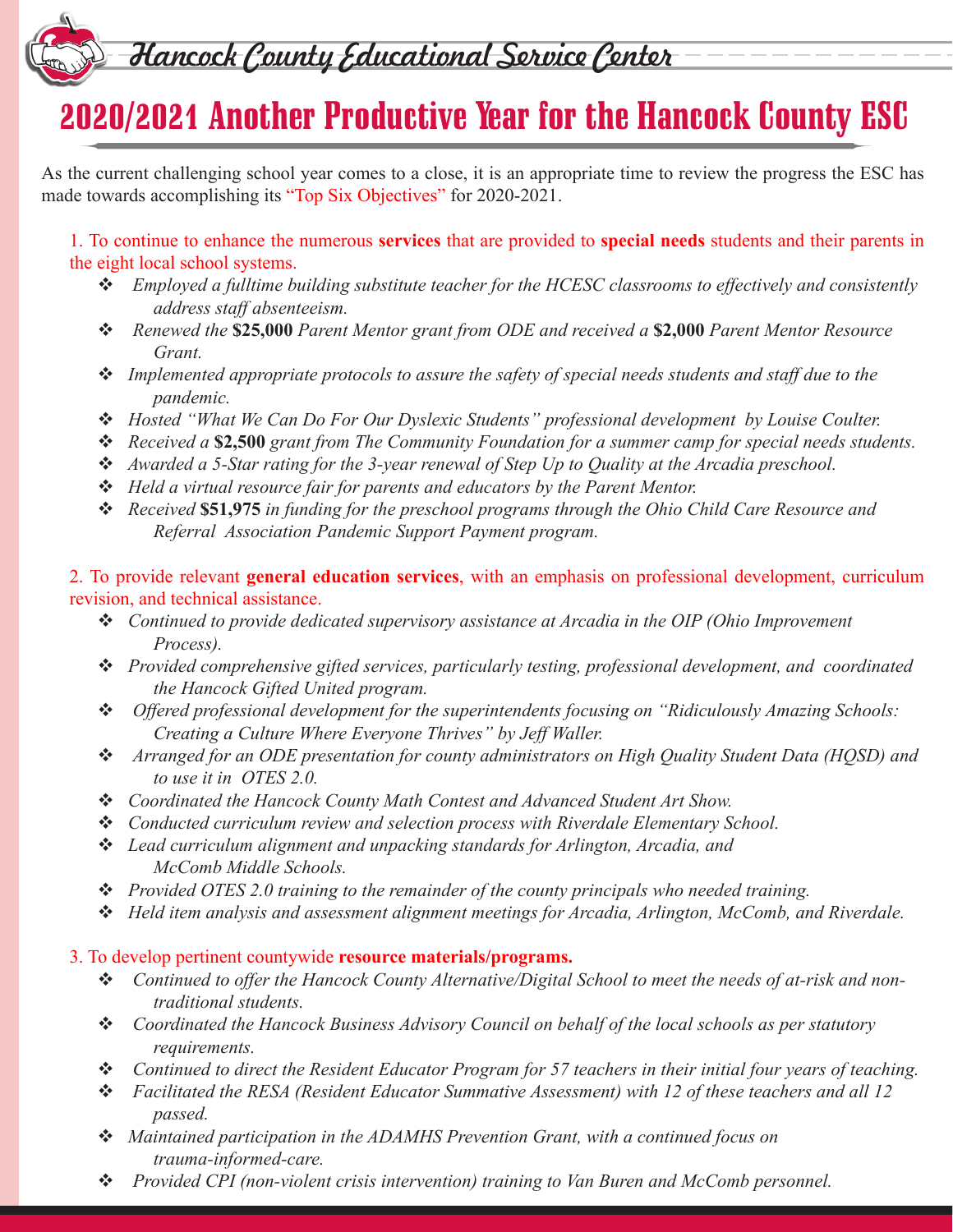### Meeting Student Needs Jhrough Cooperative Efforts

- *Offered Social Emotional Learning (SEL) and Secondary Trauma and Self-Care professional development for the school districts' prevention teams.*
- *Chelsea Bodnarik assumed the role as a RemotEDx Certified Trainer.*
- *Partnered with NAMI for Youth Mental Health First Aid Training.*
- 4. To maintain and strengthen the **educational partnerships** with the Findlay City Schools, Findlay Digital Academy, St. Michael's School, the Millstream Career Center, the Blanchard Valley Center/DD, The University of Findlay, Bowling Green State University, and Owens Community College.
	- *Continued to provide office space and in-kind assistance to the Director of Hancock Literacy.*
	- *Maintained mutually advantageous employment agreements with the Findlay City Schools, St. Michael's Catholic School, and the Findlay Digital Academy.*
	- *Served on the President Search Ad Hoc Committee for Owens Community College.*
	- *Coordinated the county-wide COVID-19 vaccination program, as well as distributed PPE and test kits, for Findlay/Hancock County educational personnel.*
	- *Secured \$55,000 in funding through the Blanchard Valley Center to implement a Transition Coordinator position for special needs students.*
	- *Coordinated student teacher placements from area universities in the county/city schools.*
- 5. To build upon **community collaborations,** such as the Family-Children First Council, Findlay-Hancock County Community Foundation, ADAMHS, United Way of Hancock County, Raise-The-Bar, Hancock County Sheriff's Office, Findlay Rotary Club, and Challenged Champions Equestrian Center.
	- *Served on numerous scholarship committees through The Community Foundation.*
	- *Continued to fulfill the administrative responsibilities for the Marie Berry Scholarship Fund.*
	- *Maintained the partnership with The Community Foundation and United Way of Hancock County to offer preschool programming to students with financial need.*
	- *Utilized a partnership with Arlington, Vanlue, and the ESC to provide a SRO (School Resource Officer) to their students through an agreement with the Hancock County Sheriff's Office.*
	- *Renewed an agreement with Hancock Public Health to provide nursing services to six Hancock County Schools and the ESC.*
	- *Collaborated with the Hancock County Commissioners and The Community Foundation to utilize CARES funding for three fulltime medical assistants in the schools.*
	- *Contracted with Remind in partnership with the Sheriff's Office to provide an emergency notification system for the schools.*
	- *Collaborated with the Hancock County Family and Children First Council to insure communication between the schools and city/county law enforcement when a school-aged child has contact with law enforcement.*
	- *Partnered with the Community Partnership to facilitate state grant funding to the Hancock County Schools for youth led prevention activities for students.*
	- *Served on the Youth Led Strategic Planning Team for ADAMHS.*
	- *Served on the Arts & Heritage Committee and Arts in Education Committee.*

#### 6. To maintain the ESC's primary commitment to **team building** and **continuous improvement** in all areas of operation, with an emphasis on **cost effectiveness** and **efficiency**.

- *Recognized as a "High Performing ESC" for the fifth consecutive year.*
- *Completed the renovation (i.e. painting, carpeting, technology) of the north hallway at the ESC to accommodate the dire need for additional work/meeting space.*
- *Finalize the necessary revisions to the Safety Plans.*
- *Updated all existing job descriptions, as well as added ones that had not been provided.*
- *Required Safe Schools Training of all team members on the topics of "Slips, Trips, and Falls;" "Bloodborne Pathogen Exposure Prevention;" "Fire Extinguisher Safety;" and "Coronavirus Awareness."*